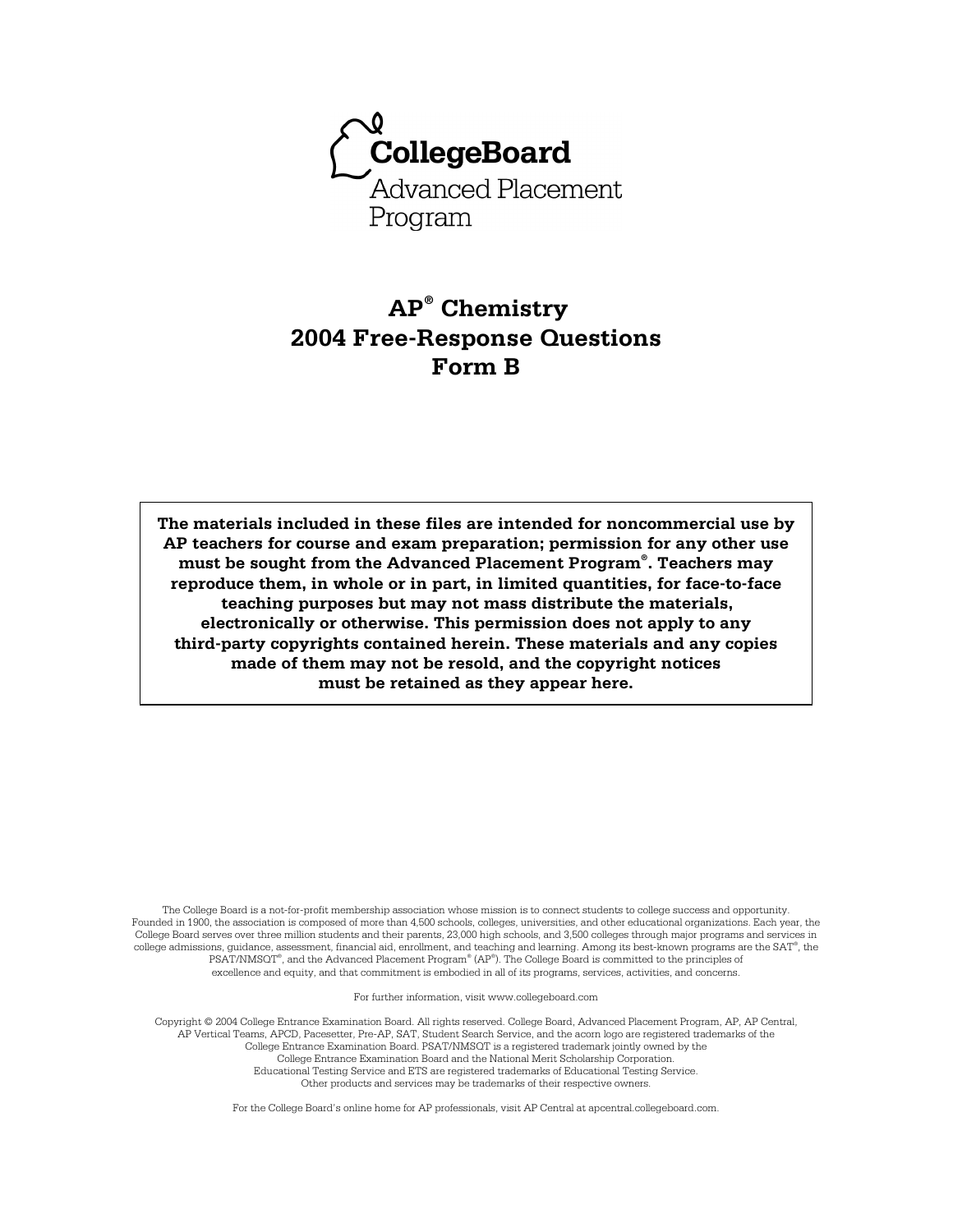INFORMATION IN THE TABLE BELOW AND IN THE TABLES ON PAGES 3-5 MAY BE USEFUL IN ANSWERING THE QUESTIONS IN THIS SECTION OF THE EXAMINATION.

| 20.179<br>39.948<br>4.0026<br>He<br>$\mathbf{\Sigma}$<br>Kr<br>Ar<br>36<br>$\frac{8}{18}$<br>$\Xi$<br>$\mathcal{L}$<br>35.453<br>19.00<br>Br<br>35<br>J<br>$\overline{17}$<br>E<br>$\sigma$<br>32.06<br>16.00<br>Se<br>$\overline{16}$<br>34<br>$\Omega$<br>$\bullet$<br>30.974<br>14.007<br>As<br>15<br>33<br>Z<br>$\mathbf{L}$<br>7<br>ERIODIC TABLE OF THE ELEMENTS<br>28.09<br>12.011<br>$G$ e<br>32<br>$\ddot{\bm{z}}$<br>$\vec{4}$<br>$\cup$<br>$\circ$ | 83.80<br>54<br>79.90<br>53<br>78.96<br>$52\,$<br>74.92<br>$\overline{51}$<br>72.59<br>$50\,$<br>69.72<br>$\frac{4}{9}$<br>65.39<br>48 | Xe<br>$\mathbf{T} \mathbf{e}$<br>$\mathbf{S}$<br>$\mathbf{S}$ n<br>$\mathbf{u}$<br>$C_{\mathbf{d}}$ | 131.29<br>126.91<br>127.60<br>121.75<br>118.71<br>114.82 | Rn<br>$\,86$<br>At<br>85<br>$\mathbf{P}_{\mathbf{O}}$<br>84<br>$\ddot{\mathbf{B}}$<br>83<br>P <sub>b</sub><br>$82\,$<br>$\Box$<br>$\overline{\bf 8}$ | (222)<br>(210)<br>(209)<br>208.98<br>207.2<br>204.38 |                                  | §Not yet named                     | Lu<br>$\overline{71}$<br>$\mathbf{N}$<br>70<br>Tm<br>69<br>$E_{\mathbf{r}}$<br>68 | 174.97<br>173.04<br>168.93<br>167.26 | 103<br>102<br>101<br>100 | $\mathbf{L}$<br>$\mathbf{\hat{z}}$<br>Md<br>Fm | (260)<br>(259)<br>(258) |
|---------------------------------------------------------------------------------------------------------------------------------------------------------------------------------------------------------------------------------------------------------------------------------------------------------------------------------------------------------------------------------------------------------------------------------------------------------------|---------------------------------------------------------------------------------------------------------------------------------------|-----------------------------------------------------------------------------------------------------|----------------------------------------------------------|------------------------------------------------------------------------------------------------------------------------------------------------------|------------------------------------------------------|----------------------------------|------------------------------------|-----------------------------------------------------------------------------------|--------------------------------------|--------------------------|------------------------------------------------|-------------------------|
|                                                                                                                                                                                                                                                                                                                                                                                                                                                               |                                                                                                                                       |                                                                                                     |                                                          |                                                                                                                                                      |                                                      |                                  |                                    |                                                                                   |                                      |                          |                                                |                         |
|                                                                                                                                                                                                                                                                                                                                                                                                                                                               |                                                                                                                                       |                                                                                                     |                                                          |                                                                                                                                                      |                                                      |                                  |                                    |                                                                                   |                                      |                          |                                                |                         |
|                                                                                                                                                                                                                                                                                                                                                                                                                                                               |                                                                                                                                       |                                                                                                     |                                                          |                                                                                                                                                      |                                                      |                                  |                                    |                                                                                   |                                      |                          |                                                |                         |
|                                                                                                                                                                                                                                                                                                                                                                                                                                                               |                                                                                                                                       |                                                                                                     |                                                          |                                                                                                                                                      |                                                      |                                  |                                    |                                                                                   |                                      |                          |                                                |                         |
|                                                                                                                                                                                                                                                                                                                                                                                                                                                               |                                                                                                                                       |                                                                                                     |                                                          |                                                                                                                                                      |                                                      |                                  |                                    |                                                                                   |                                      |                          |                                                | (257)                   |
| 26.98<br>10.811<br>Ga<br>$\mathbf{z}$<br>$\frac{13}{2}$<br>$\overline{\mathbf{31}}$<br>$\mathbf{B}$<br>5                                                                                                                                                                                                                                                                                                                                                      |                                                                                                                                       |                                                                                                     |                                                          |                                                                                                                                                      |                                                      |                                  |                                    | H <sub>0</sub><br>67                                                              | 164.93                               | 66                       | $E_{\mathbf{S}}$                               | (252)                   |
| $\mathbf{Zn}$<br>$\overline{30}$                                                                                                                                                                                                                                                                                                                                                                                                                              |                                                                                                                                       |                                                                                                     | 12.41                                                    | Hg<br>$\rm 80$                                                                                                                                       | 200.59                                               | 112                              | (277)<br>$\infty$                  | $\mathbf{y}$<br>66                                                                | 162.50                               | 98                       | Cf                                             | (251)                   |
| $\vec{C}$<br>29                                                                                                                                                                                                                                                                                                                                                                                                                                               | 63.55<br>47                                                                                                                           | $\mathbf{A}\mathbf{g}$                                                                              | 107.87                                                   | Au<br>$\mathcal{L}$                                                                                                                                  | 196.97                                               | $\Xi$                            | (272)<br>$\infty$                  | Tb<br>65                                                                          | 158.93                               | 60                       | Bk                                             | (247)                   |
| Ż<br>28                                                                                                                                                                                                                                                                                                                                                                                                                                                       | 58.69<br>46                                                                                                                           | P <sub>d</sub>                                                                                      | 106.42                                                   | $\mathbf{r}$<br>$78\,$                                                                                                                               | 195.08                                               | 110                              | (269)<br>$\infty$                  | Gd<br>64                                                                          | 157.25                               | 96                       | $\mathbb{E}$                                   | (247)                   |
| $\mathbf{C}^{\bullet}$<br>27                                                                                                                                                                                                                                                                                                                                                                                                                                  | 58.93<br>45                                                                                                                           | Rh                                                                                                  | 102.91                                                   | $\mathbf{H}$<br>77                                                                                                                                   | 192.2                                                | 109                              | Nt<br>(266)                        | $E_{\mathbf{u}}$<br>63                                                            | 151.97                               | 95                       | Am                                             | (243)                   |
| $F$ e<br>26                                                                                                                                                                                                                                                                                                                                                                                                                                                   | 55.85<br>$\ddot{4}$                                                                                                                   | $\mathbf{R}$ u                                                                                      | 101.1                                                    | $\mathbf{S}$<br>$\gamma_6$                                                                                                                           | 190.2                                                | Hs<br>108                        | (265)                              | Sm<br>62                                                                          | 150.4                                | 64                       | $\mathbf{p}$                                   | (244)                   |
| Min<br>25                                                                                                                                                                                                                                                                                                                                                                                                                                                     | 54.938<br>43                                                                                                                          | $\mathbf{T}$ c                                                                                      | (98)                                                     | Re<br>75                                                                                                                                             | 186.21                                               | Bh<br>107                        | (262)                              | Pm<br>$\overline{61}$                                                             | (145)                                | 93                       | $\mathbf{z}$                                   | 237.05                  |
| $\mathbf{C}$<br>$\overline{24}$                                                                                                                                                                                                                                                                                                                                                                                                                               | 52.00<br>42                                                                                                                           | $\mathbf{M_0}$                                                                                      | 95.94                                                    | $\geqslant$<br>74                                                                                                                                    | 183.85                                               | 106                              | (263)<br>$\mathbf{S}_{\mathbf{S}}$ | $\Sigma$<br>$\degree$                                                             | 144.24                               | 92                       | $\Box$                                         | 238.03                  |
| 23<br>$\blacksquare$                                                                                                                                                                                                                                                                                                                                                                                                                                          | 50.94<br>$\overline{4}$                                                                                                               |                                                                                                     |                                                          | $\frac{5}{2}$<br>$\frac{5}{2}$<br>$\frac{1}{2}$<br>$\frac{1}{2}$<br>$\frac{1}{2}$<br>$\frac{1}{2}$                                                   | 180.95                                               | $\overline{105}$<br>$\mathbf{D}$ | (262)                              | 59<br>È                                                                           | 140.91                               | $\overline{5}$           | $\mathbf{a}$                                   | 231.04                  |
| Ë<br>22                                                                                                                                                                                                                                                                                                                                                                                                                                                       | 47.90<br>$\sqrt{4}$                                                                                                                   | $Z_{1.22}$                                                                                          |                                                          | Hf<br> 72                                                                                                                                            | 178.49                                               | R <sup>f</sup><br>104            | (261)                              | $\mathbf{C}$ e<br>58                                                              | 140.12                               | $90\,$                   | Γh                                             | 232.04                  |
| $\mathbf{S}$ c<br>$\overline{21}$                                                                                                                                                                                                                                                                                                                                                                                                                             | 44.96<br>39                                                                                                                           | $\blacktriangleright$                                                                               | $rac{88.91}{57}$                                         | $\sum_{i=1}^{n}$                                                                                                                                     | 138.91                                               | $\mathbf{A}$<br>89               | 227.03                             |                                                                                   |                                      |                          |                                                |                         |
| 9.012<br>24.30<br>$\mathbf{M}\mathbf{g}$<br>$\mathbf{C}$ a<br>Be<br>$20\,$<br>$\overline{c}$                                                                                                                                                                                                                                                                                                                                                                  | 40.08<br>$38$                                                                                                                         | ${\bf S}$                                                                                           | 87.62                                                    | Ba<br>56                                                                                                                                             | 137.33                                               | 88                               | 226.02<br>Ra                       | *Lanthanide Series                                                                |                                      |                          | †Actinide Series                               |                         |
| 1.0079<br>$\frac{22.99}{19}$<br>6.941<br>$\mathbf{z}$<br>$\overline{\mathbf{K}}$<br>$\ddot{\mathbf{u}}$<br>$\equiv$<br>Ξ                                                                                                                                                                                                                                                                                                                                      | 39.10<br>37                                                                                                                           | $\mathbf{Rb}$                                                                                       | 85.47                                                    | $\mathbf{c}_\mathbf{S}$<br>55                                                                                                                        | 132.91                                               | 87                               | (223)<br>$\mathbf{F}$              |                                                                                   |                                      |                          |                                                |                         |

DO NOT DETACH FROM BOOK.

**2**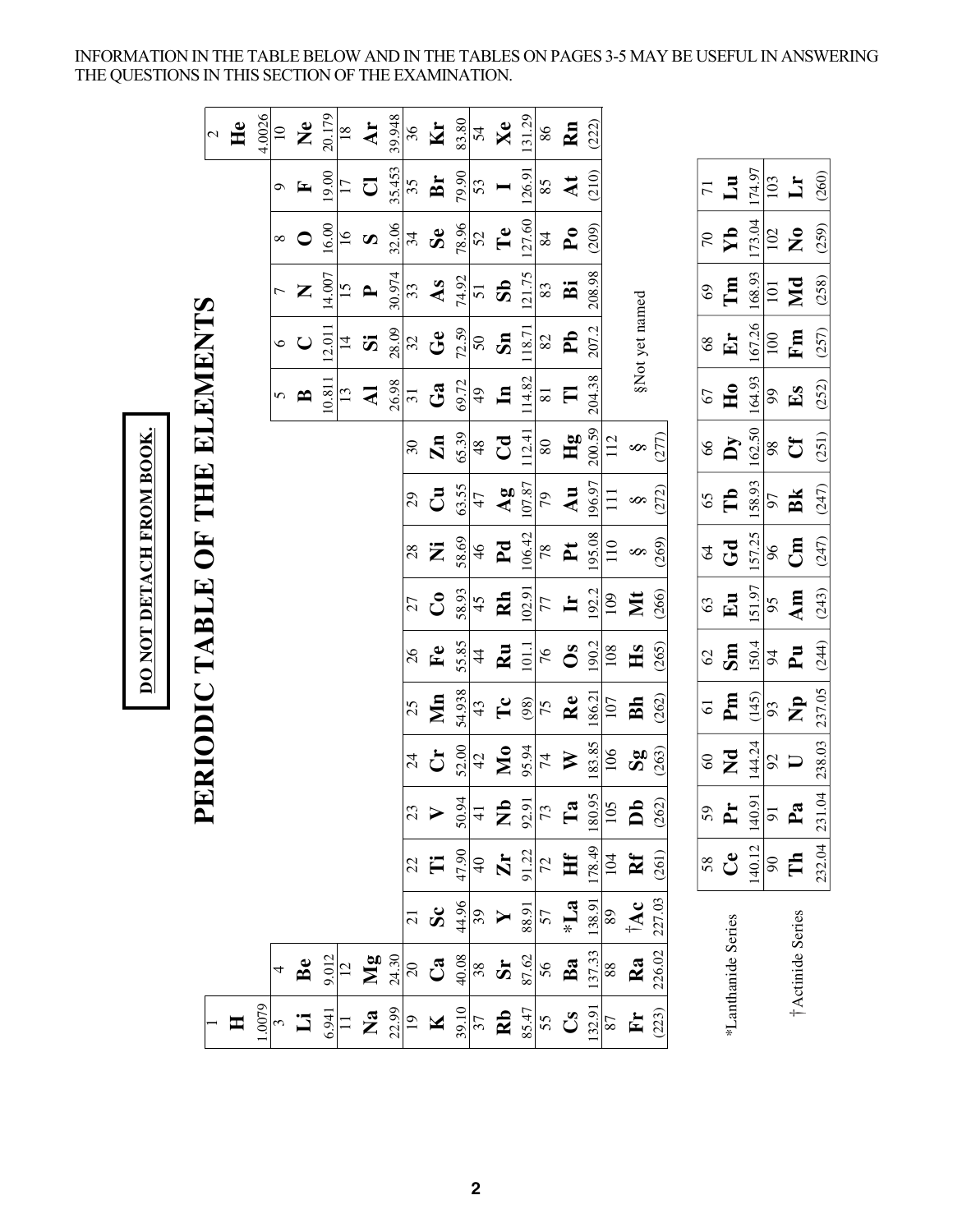|                                                              | Half-reaction                                            |                                 | $E^{\circ}$ (V)    |
|--------------------------------------------------------------|----------------------------------------------------------|---------------------------------|--------------------|
| $F_2(g) + 2e^-$                                              | $\rightarrow$                                            | $2 F^-$                         | 2.87               |
| $\text{Co}^{3+} + e^{-}$                                     |                                                          | $\rightarrow$ Co <sup>2+</sup>  | 1.82               |
| $Au^{3+} + 3e^{-}$                                           |                                                          | $\rightarrow$ Au(s)             | 1.50               |
|                                                              | $Cl_2(g) + 2e^ \rightarrow$ 2 $Cl^-$                     |                                 | 1.36               |
|                                                              | $O_2(g) + 4 H^+ + 4 e^- \rightarrow 2 H_2 O(l)$          |                                 | 1.23               |
| $Br_2(l) + 2e^-$                                             |                                                          | $\rightarrow$ 2 Br <sup>-</sup> | 1.07               |
|                                                              | $2 \text{ Hg}^{2+} + 2 e^ \rightarrow \text{ Hg}_2^{2+}$ |                                 | 0.92               |
| $\text{Hg}^{2+}$ + 2 $e^-$                                   | $\rightarrow$                                            | Hg(l)                           | 0.85               |
|                                                              | $Ag^+ + e^ \rightarrow$ $Ag(s)$                          |                                 | $0.80\,$           |
|                                                              | $\text{Hg}_2^{2+} + 2e^ \rightarrow$ 2 Hg(l)             |                                 | 0.79               |
| $\text{Fe}^{3+} + e^{-}$                                     | $\rightarrow$                                            | $\text{Fe}^{2+}$                | 0.77               |
| $I_2(s) + 2e^{-t}$                                           | $\rightarrow$                                            | $2I^-$                          | 0.53               |
| $Cu^{+} + e^{-}$                                             | $\rightarrow$                                            | Cu(s)                           | 0.52               |
| $Cu^{2+}$ + 2 $e^{-}$                                        |                                                          | $\rightarrow$ Cu(s)             | 0.34               |
|                                                              | $Cu^{2+} + e^{-} \rightarrow$                            | $Cu+$                           | 0.15               |
| $\text{Sn}^{4+} + 2e^{-}$                                    | $\rightarrow$                                            | $\mathrm{Sn}^{2+}$              | 0.15               |
| $S(s) + 2H^{+} + 2e^{-}$                                     | $\rightarrow$                                            | $H_2S(g)$                       | 0.14               |
| $2H^+ + 2e^-$                                                | $\rightarrow$                                            | $H_2(g)$                        | 0.00               |
| $Pb^{2+} + 2e^{-}$                                           | $\rightarrow$                                            | Pb(s)                           | $-0.13$            |
| $\text{Sn}^{2+}$ + 2 $e^-$                                   | $\rightarrow$                                            | Sn(s)                           | $-0.14$            |
| $Ni^{2+}$ + 2 $e^-$                                          | $\rightarrow$                                            | $\mathrm{Ni}(s)$                | $-0.25$            |
| $\text{Co}^{2+}$ + 2 $e^-$                                   | $\rightarrow$                                            | Co(s)                           | $-0.28$            |
| $T1^{+} + e^{-}$                                             | $\rightarrow$                                            | Tl(s)                           | $-0.34$            |
| $Cd^{2+} + 2e^{-}$                                           |                                                          | $\rightarrow$ Cd(s)             | $-0.40$            |
| $Cr^{3+} + e^{-}$                                            | $\rightarrow$                                            | $\mathrm{Cr}^{2+}$              | $-0.41$            |
| $\text{Fe}^{2+}$ + 2 $e^{-}$<br>$Cr^{3+}$ + 3 e <sup>-</sup> | $\rightarrow$                                            | Fe(s)                           | $-0.44$            |
| $\text{Zn}^{2+}$ + 2 $e^-$                                   | $\rightarrow$<br>$\rightarrow$                           | Cr(s)<br>$\text{Zn}(s)$         | $-0.74$<br>$-0.76$ |
| $Mn^{2+}$ + 2 e <sup>-</sup>                                 | $\rightarrow$                                            | Mn(s)                           | $-1.18$            |
| $Al^{3+}$ + 3 e <sup>-</sup>                                 | $\rightarrow$                                            | $\text{Al}(s)$                  | $-1.66$            |
| $Be^{2+}$ + 2 $e^{-}$                                        | $\rightarrow$                                            | Be(s)                           | $-1.70$            |
| $\text{Mg}^{2+}$ + 2 e <sup>-</sup>                          | $\rightarrow$                                            | Mg(s)                           | $-2.37$            |
| $Na^{+} + e^{-}$                                             | $\rightarrow$                                            | Na(s)                           | $-2.71$            |
| $Ca^{2+} + 2e^{-}$                                           | $\rightarrow$                                            | Ca(s)                           | $-2.87$            |
| $Sr^{2+}$ + 2 $e^-$                                          | $\rightarrow$                                            | Sr(s)                           | $-2.89$            |
| $Ba^{2+}$ + 2 $e^-$                                          | $\rightarrow$                                            | Ba(s)                           | $-2.90$            |
| $Rb^{+} + e^{-}$                                             | $\rightarrow$                                            | Rb(s)                           | $-2.92$            |
| $K^+ + e^-$                                                  | $\rightarrow$                                            | K(s)                            | $-2.92$            |
| $Cs^{+} + e^{-}$                                             | $\rightarrow$                                            | Cs(s)                           | $-2.92$            |
| $Li^+ + e^-$                                                 | $\rightarrow$                                            | Li(s)                           | $-3.05$            |

|  | STANDARD REDUCTION POTENTIALS IN AQUEOUS SOLUTION AT 25°C |  |
|--|-----------------------------------------------------------|--|
|  |                                                           |  |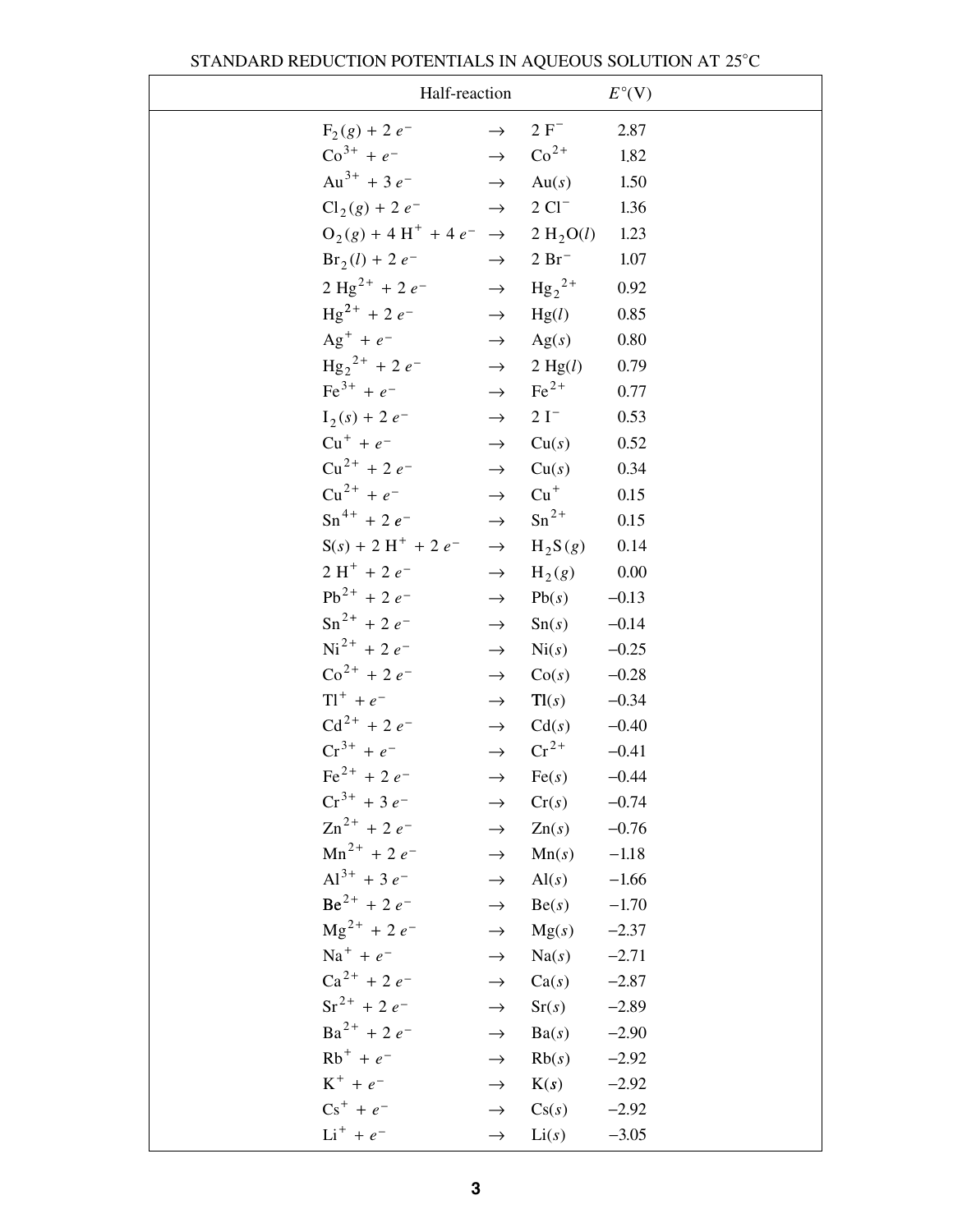### ADVANCED PLACEMENT CHEMISTRY EQUATIONS AND CONSTANTS

 $E =$  energy

#### **ATOMIC STRUCTURE**

$$
E = hv \t c = \lambda v
$$
  

$$
\lambda = \frac{h}{mv} \t p = mv
$$
  

$$
E_n = \frac{-2.178 \times 10^{-18}}{n^2} \text{ joule}
$$
  
**LIBRIUM**  

$$
W^+ M \lambda^{-1}
$$

**EQUILIBRIUM** 

$$
K_a = \frac{[H^+][A^-]}{[HA]}
$$
  
\n
$$
K_b = \frac{[OH^-][HB^+]}{[B]}
$$
  
\n
$$
K_w = [OH^-][H^+] = 1.0 \times 10^{-14} \text{ @ } 25^{\circ}\text{C}
$$
  
\n
$$
= K_a \times K_b
$$
  
\n
$$
pH = -\log [H^+], \text{ pOH} = -\log [OH^-]
$$
  
\n
$$
14 = pH + pOH
$$
  
\n
$$
pH = pK_a + \log \frac{[A^-]}{[HA]}
$$
  
\n
$$
pOH = pK_b + \log \frac{[HB^+]}{[B]}
$$
  
\n
$$
pK_a = -\log K_a, \text{ } pK_b = -\log K_b
$$
  
\n
$$
K_p = K_c (RT)^{\Delta n},
$$

where  $\Delta n$  = moles product gas – moles reactant gas

#### **THERMOCHEMISTRY/KINETICS**

| $\Delta S^{\circ}$ = $\sum S^{\circ}$ products $-\sum S^{\circ}$ reactants                   |
|----------------------------------------------------------------------------------------------|
| $\Delta H^{\circ} = \sum \Delta H_f^{\circ}$ products $-\sum \Delta H_f^{\circ}$ reactants   |
| $\Delta G^{\circ}$ = $\sum \Delta G_f^{\circ}$ products $-\sum \Delta G_f^{\circ}$ reactants |
| $\Delta G^{\circ} = \Delta H^{\circ} - T \Delta S^{\circ}$                                   |
| $= -RT \ln K = -2.303 RT \log K$                                                             |
| $= -n \mathcal{F} E^{\circ}$                                                                 |
| $\Delta G = \Delta G^{\circ} + RT \ln Q = \Delta G^{\circ} + 2.303 RT \log Q$                |
| $q = mc\Delta T$                                                                             |
| $C_p = \frac{\Delta H}{\Delta T}$                                                            |
| $\ln[A]_t - \ln[A]_0 = -kt$                                                                  |
| $\frac{1}{[A]_c} - \frac{1}{[A]_o} = kt$                                                     |
| $\ln k = \frac{-E_a}{R} \left( \frac{1}{T} \right) + \ln A$                                  |
|                                                                                              |

 $v = \text{frequency}$   $n =$  $m =$  mass  $p =$  momentum  $=$  wavelength  $m =$  mass  $\begin{aligned}\n\text{frequency} \quad n = \text{principal quantum number}\n\end{aligned}$ Speed of light,  $c = 3.0 \times 10^8 \text{ m s}^{-1}$ Planck's constant,  $h = 6.63 \times 10^{-34}$  J s Boltzmann's constant,  $k = 1.38 \times 10^{-23}$  J K<sup>-1</sup> Avogadro's number =  $6.022 \times 10^{23}$  mol<sup>-1</sup> Electron charge,  $e = -1.602 \times 10^{-19}$  coulomb 1 electron volt per atom =  $96.5$  kJ mol<sup>-1</sup> J<br>J  $\frac{1}{2}$  $^{12}$  J K<br>0<sup>23</sup> mol<br>10<sup>-19</sup> co .<br>0 -1<br>-

 $v =$  velocity

### Equilibrium Constants

- (weak acid) *K a*  $K_b$  (weak base)  $K_w$  (water) (gas pressure) *K p* (molar concentrations) *K c*  $S^{\circ}$  = standard entropy  $H^{\circ}$ *G E*  $T =$  temperature  $n = \text{moles}$  $m = \text{mass}$  $q = \text{heat}$  $c =$  specific heat capacity  $C_p$  = molar heat capacity at constant pressure  $E_a$  = activation energy  $k =$  rate constant *A* = frequency factor  $=$  standard enthalpy = standard free energy = standard reduction potential Faraday's constant,  $\mathcal{F} = 96,500$  coulombs per mole of electrons

Gas constant,  $R = 8.31$  J mol<sup>-1</sup> K<sup>-1</sup> =  $0.0821$  L atm mol<sup>-1</sup> K<sup>-1</sup> K<br>tm mo<br>oulom

 $= 8.31$  volt coulomb mol<sup>-1</sup> K  $-K$ <br>mol<sup>-</sup> 8.31 volt coulomb mol<sup>-1</sup>  $K^{-1}$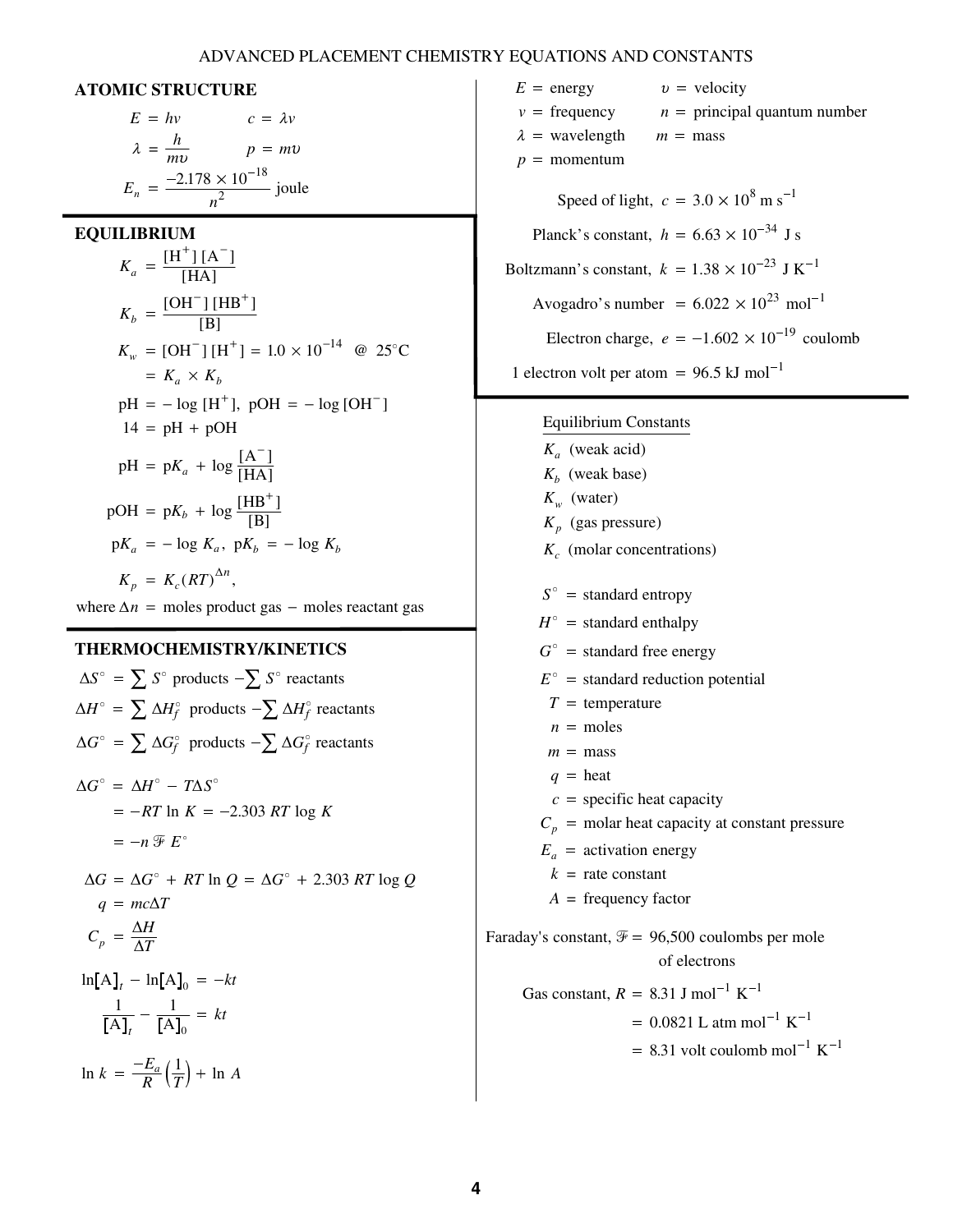$$
PV = nRT
$$
\n
$$
\left(P + \frac{n^2 a}{V^2}\right)(V - nb) = nRT
$$
\n
$$
P_A = P_{total} \times X_A, \text{ where } X_A = \frac{\text{moles A}}{\text{total moles}}
$$
\n
$$
P_{total} = P_A + P_B + P_C + \dots
$$
\n
$$
n = \frac{m}{M}
$$
\n
$$
K = {}^{\circ}C + 273
$$
\n
$$
\frac{P_1V_1}{T_1} = \frac{P_2V_2}{T_2}
$$
\n
$$
D = \frac{m}{V}
$$
\n
$$
u_{rms} = \sqrt{\frac{3kT}{M}} = \sqrt{\frac{3RT}{M}}
$$
\n
$$
KE \text{ per molecule } = \frac{1}{2}mv^2
$$
\n
$$
KE \text{ per mole } = \frac{3}{2}RT
$$
\n
$$
\frac{r_1}{r_2} = \sqrt{\frac{M_2}{M_1}}
$$
\n
$$
\text{molarity}, M = \text{moles solute per liter solution}
$$
\n
$$
\text{molarity} = \text{moles solute per kilogram solvent}
$$
\n
$$
\Delta T_f = iK_f \times \text{molality}
$$
\n
$$
\pi = MRT
$$
\n
$$
A = abc
$$

#### **OXIDATION-REDUCTION; ELECTROCHEMISTRY**

$$
Q = \frac{[C]^c [D]^d}{[A]^a [B]^b}, \text{ where } a A + b B \rightarrow c C + d D
$$
  

$$
I = \frac{q}{t}
$$
  

$$
E_{cell} = E_{cell}^{\circ} - \frac{RT}{n^{\frac{m}{2}}} \ln Q = E_{cell}^{\circ} - \frac{0.0592}{n} \log Q \text{ @ } 25^{\circ}C
$$
  

$$
\log K = \frac{nE^{\circ}}{0.0592}
$$

 $P =$  pressure  $V = \text{volume}$  $T =$  temperature  $n =$  number of moles  $D =$  density  $m = \text{mass}$  $v =$  velocity  $u_{rms}$  = root-mean-square speed  $KE$  = kinetic energy  $r =$  rate of effusion  $i = \text{van}$ <sup>t</sup> Hoff factor  $K_f$  = molal freezing-point depression constant  $K_b$  = molal boiling-point elevation constant  $Q =$  reaction quotient  $I =$  current (amperes)  $q = \text{charge} (\text{coulombs})$  $t = \text{time}$  (seconds)  $E^{\circ}$  = standard reduction potential  $K =$  equilibrium constant  $\stackrel{\circ}{A}$  = absorbance  $a =$  molar absorptivity  $b =$  path length  $c =$  concentration  $M = \text{molar mass}$ = osmotic pressure Gas constant,  $R = 8.31$  J mol<sup>-1</sup> K<sup>-1</sup> L atm mol $^{-1}$  K volt coulomb mol $^{-1}$  K Boltzmann's constant,  $k = 1.38 \times 10^{-25}$  J K  $K_f$  for H<sub>2</sub>O = 1.86 K kg mol  $K_b$  for H<sub>2</sub>O = 0.512 K kg mol  $1 \text{ atm} = 760 \text{ mm Hg}$  $= 8.31 \text{ J} \text{ mol}^{-1} \text{ K}$ <br>= 0.0821 L atm mo<br>= 8.31 volt coulom = 0.0821 L atm mol K<br>
= 8.31 volt coulomb mol<sup>-1</sup><br>
= 1.38 × 10<sup>-23</sup> J K<sup>-1</sup> 8.31 volt coulomb mol<sup>-1</sup> K<sup>-1</sup><br>1.38 × 10<sup>-23</sup> J K<sup>-1</sup><br>1.86 K kg mol<sup>-1</sup>  $L, k = 1.38 \times 10^{-3}$  J K<br>  $_2$ O = 1.86 K kg mol<sup>-1</sup><br>  $_2$ O = 0.512 K kg mol<sup>-1</sup>  $\overline{a}$ -<br>-<br>"  $0.0821$  L atm mol<sup>-1</sup> K<sup>-1</sup>  $1.38 \times 10^{-23}$  J K<sup>-1</sup>  $_2$ O = 1.86 K kg mol<sup>-1</sup>

 $STP = 0.000^{\circ}$ C and 1.000 atm

of electrons

Faraday's constant,  $\mathcal{F} = 96,500$  coulombs per mole

 $= 760$  torr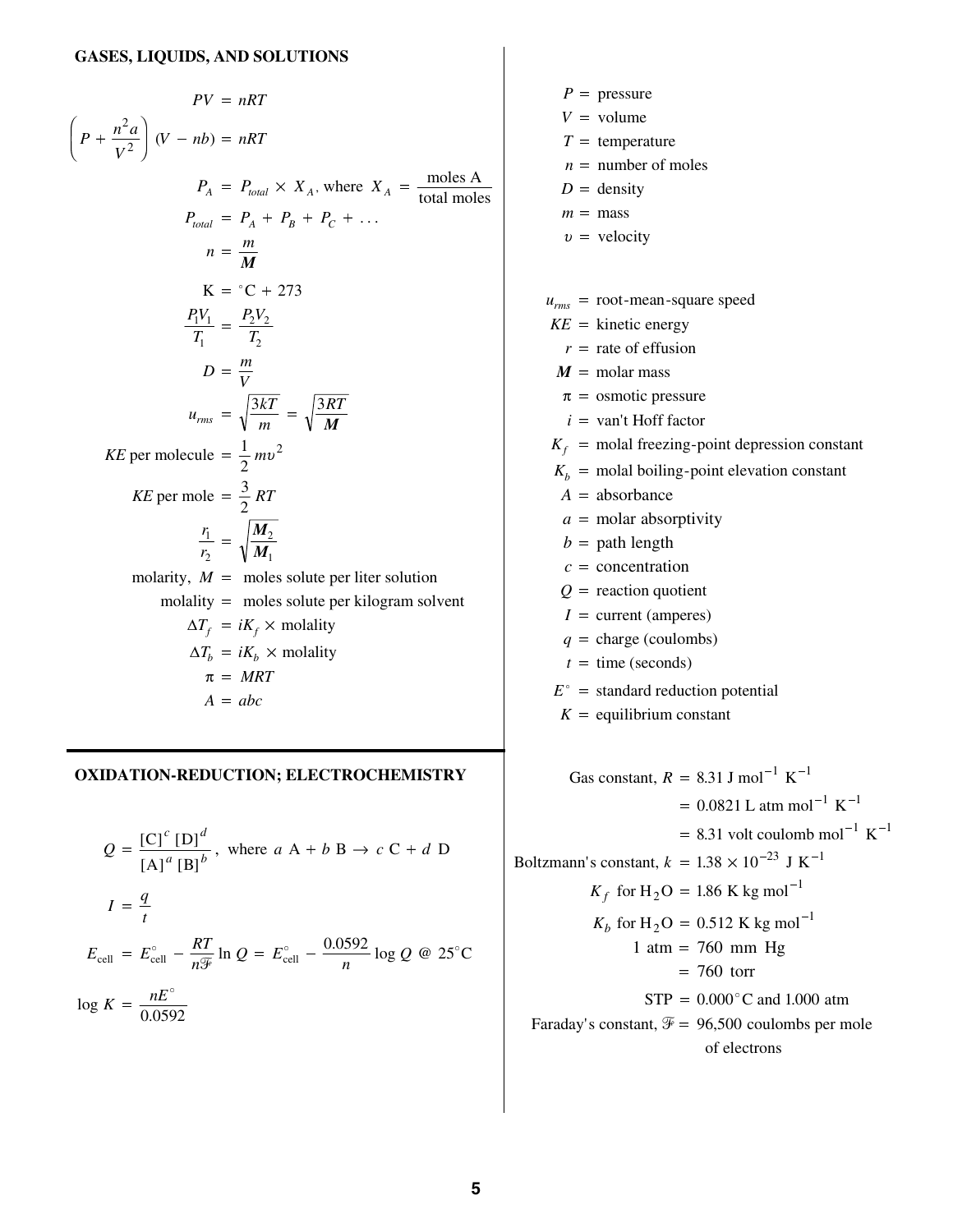### **CHEMISTRY**

**Section II (Total time—90 minutes)** 

## **Part A Time—40 minutes YOU MAY USE YOUR CALCULATOR FOR PART A.**

CLEARLY SHOW THE METHOD USED AND THE STEPS INVOLVED IN ARRIVING AT YOUR ANSWERS. It is to your advantage to do this, since you may obtain partial credit if you do and you will receive little or no credit if you do not. Attention should be paid to significant figures.

Be sure to write all your answers to the questions on the lined pages following each question in the booklet with the goldenrod cover. Do NOT write your answers on the lavender insert.

Answer Question 1 below. The Section II score weighting for this question is 20 percent.

$$
N_2(g) + 3 H_2(g) \rightleftarrows 2 NH_3(g)
$$

- 1. For the reaction represented above, the value of the equilibrium constant,  $K_p$ , is  $3.1 \times 10^{-4}$  at 700. K.
	- (a) Write the expression for the equilibrium constant,  $K_p$ , for the reaction.
	- (b) Assume that the initial partial pressures of the gases are as follows:
		- $p_{\text{N}_2}$  = 0.411 atm,  $p_{\text{H}_2}$  = 0.903 atm, and  $p_{\text{NH}_3}$  = 0.224 atm.
		- (i) Calculate the value of the reaction quotient, *Q*, at these initial conditions.
		- (ii) Predict the direction in which the reaction will proceed at 700. K if the initial partial pressures are those given above. Justify your answer.
	- (c) Calculate the value of the equilibrium constant,  $K_c$ , given that the value of  $K_p$  for the reaction at 700. K is  $3.1 \times 10^{-4}$ .
	- (d) The value of  $K_p$  for the reaction represented below is  $8.3 \times 10^{-3}$  at 700. K.

$$
NH_3(g) + H_2S(g) \ncong NH_4HS(g)
$$

Calculate the value of  $K_p$  at 700. K for each of the reactions represented below.

- (i)  $NH_4HS(g) \rightleftarrows NH_3(g) + H_2S(g)$
- $(ii)$  2 H<sub>2</sub>S(*g*) + N<sub>2</sub>(*g*) + 3 H<sub>2</sub>(*g*)  $\rightleftarrows$  2 NH<sub>4</sub>HS(*g*)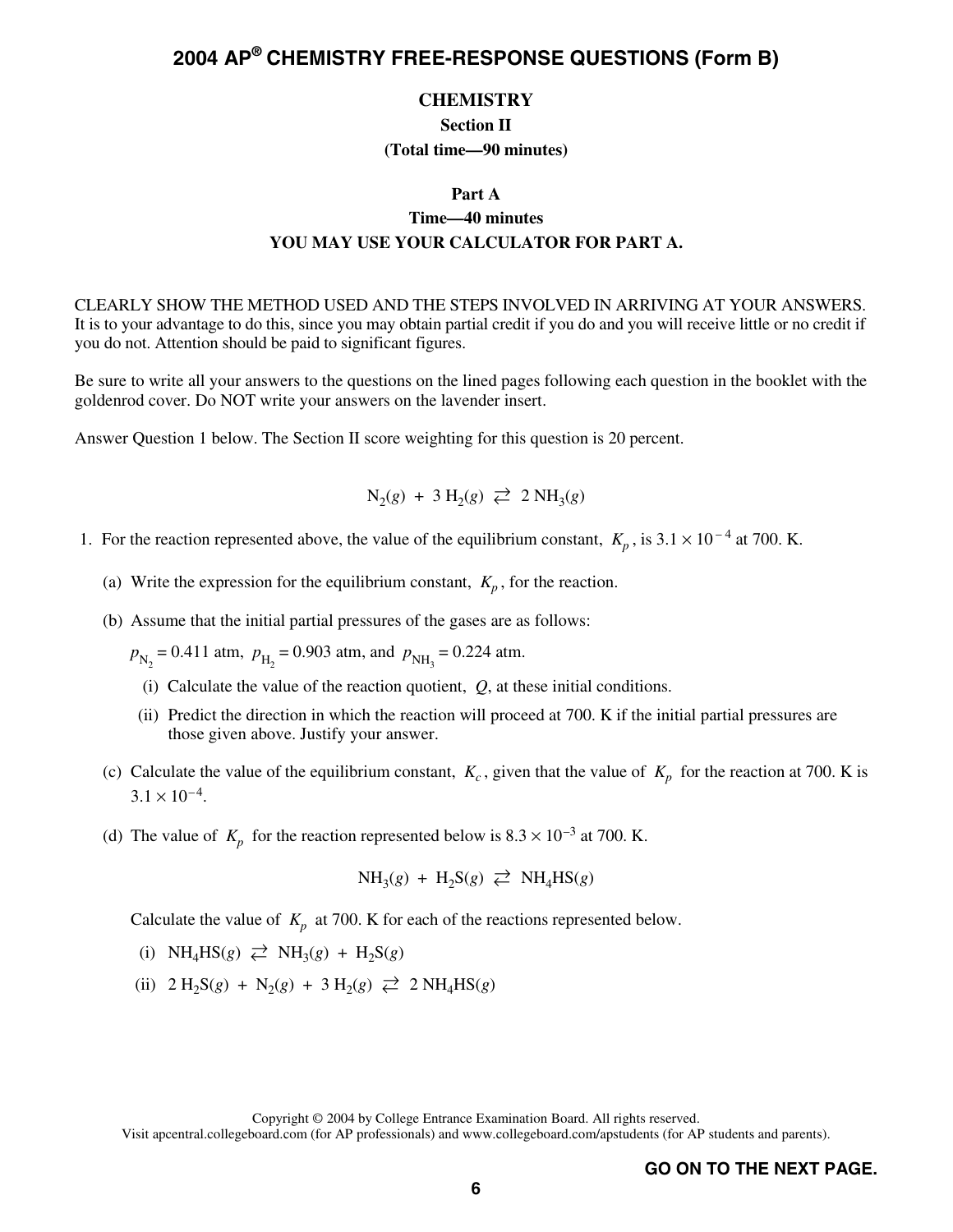Answer EITHER Question 2 below OR Question 3 printed on page 8. Only one of these two questions will be graded. If you start both questions, be sure to cross out the question you do not want graded. The Section II score weighting for the question you choose is 20 percent.

- 2. Answer the following questions related to hydrocarbons.
	- (a) Determine the empirical formula of a hydrocarbon that contains 85.7 percent carbon by mass.
	- (b) The density of the hydrocarbon in part (a) is 2.0 g  $L^{-1}$  at 50°C and 0.948 atm.
		- (i) Calculate the molar mass of the hydrocarbon.
		- (ii) Determine the molecular formula of the hydrocarbon.
	- (c) Two flasks are connected by a stopcock as shown below. The 5.0 L flask contains  $CH_4$  at a pressure of 3.0 atm, and the 1.0 L flask contains  $C_2H_6$  at a pressure of 0.55 atm. Calculate the total pressure of the system after the stopcock is opened. Assume that the temperature remains constant.



(d) Octane,  $C_8H_{18}(l)$ , has a density of 0.703 g mL<sup>-1</sup> at 20°C. A 255 mL sample of  $C_8H_{18}(l)$  measured at 20°C reacts completely with excess oxygen as represented by the equation below.

$$
2\,\mathrm{C}_8\mathrm{H}_{18}(l)\,+\,25\,\mathrm{O}_2(g)\,\rightarrow\,16\,\mathrm{CO}_2(g)\,+\,18\,\mathrm{H}_2\mathrm{O}(g)
$$

Calculate the total number of moles of gaseous products formed.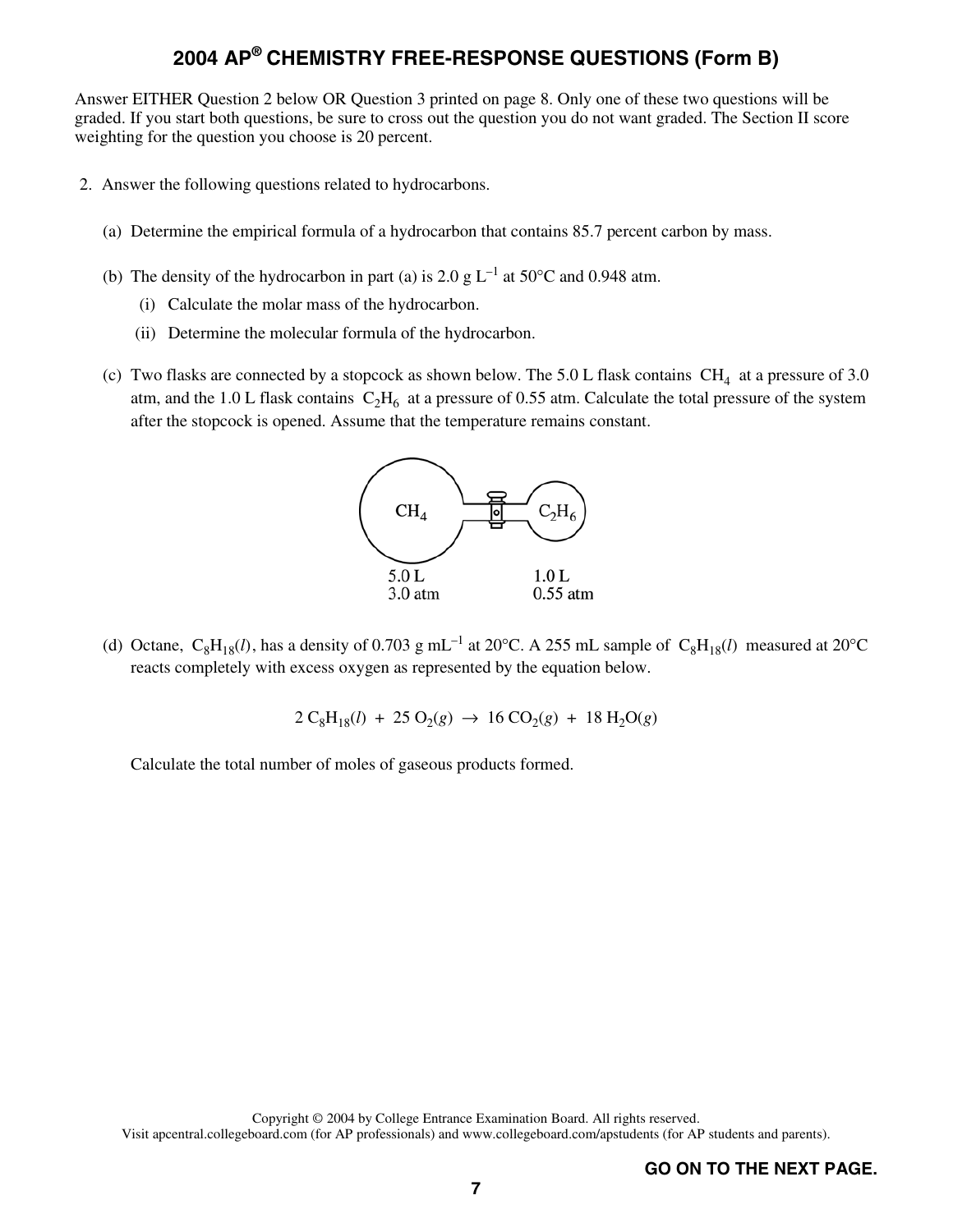$2 \text{ H}_2\text{O}_2(aq) \rightarrow 2 \text{ H}_2\text{O}(l) + \text{O}_2(g)$ 

- 3. Hydrogen peroxide decomposes according to the equation above.
	- (a) An aqueous solution of  $H_2O_2$  that is 6.00 percent  $H_2O_2$  by mass has a density of 1.03 g mL<sup>-1</sup>. Calculate each of the following.
		- (i) The original number of moles of  $H_2O_2$  in a 125 mL sample of the 6.00 percent  $H_2O_2$  solution
		- (ii) The number of moles of  $O_2(g)$  that are produced when all of the  $H_2O_2$  in the 125 mL sample decomposes
	- (b) The graphs below show results from a study of the decomposition of  $H_2O_2$ .



- (i) Write the rate law for the reaction. Justify your answer.
- (ii) Determine the half-life of the reaction.
- (iii) Calculate the value of the rate constant, *k* . Include appropriate units in your answer.
- (iv) Determine  $[H_2O_2]$  after 2,000 minutes elapse from the time the reaction began.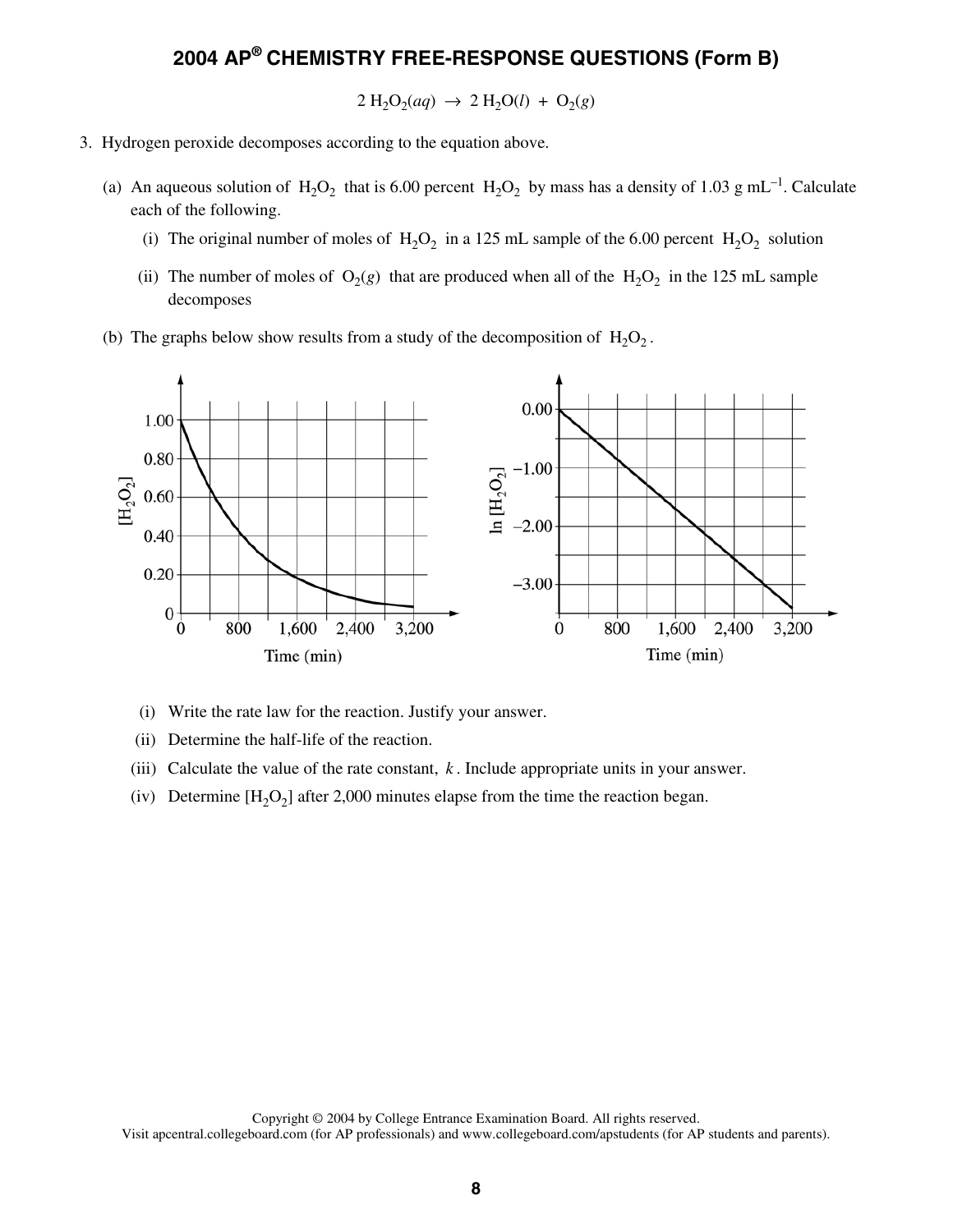### **CHEMISTRY**

### **Part B**

## **Time—50 minutes NO CALCULATORS MAY BE USED FOR PART B.**

Answer Question 4 below. The Section II score weighting for this question is 15 percent.

 4. Write the formulas to show the reactants and the products for any FIVE of the laboratory situations described below. Answers to more than five choices will not be graded. In all cases, a reaction occurs. Assume that solutions are aqueous unless otherwise indicated. Represent substances in solution as ions if the substances are extensively ionized. Omit formulas for any ions or molecules that are unchanged by the reaction. You need not balance the equations.

Example: A strip of magnesium is added to a solution of silver nitrate.



- (a) Cadmium metal is placed in a solution of tin(II) chloride.
- (b) Magnesium pellets are placed in 1.0 *M* hydrochloric acid.
- (c) Sulfur in its standard state is burned in air.
- (d) Solutions of silver nitrate and sodium chloride are combined.
- (e) Solid iron(II) sulfite is heated strongly.
- (f) Powdered barium oxide is mixed with water.
- (g) Excess saturated sodium fluoride solution is added to a solution of aluminum sulfate.
- (h) Solid potassium carbonate is added to 1.0 *M* sulfuric acid.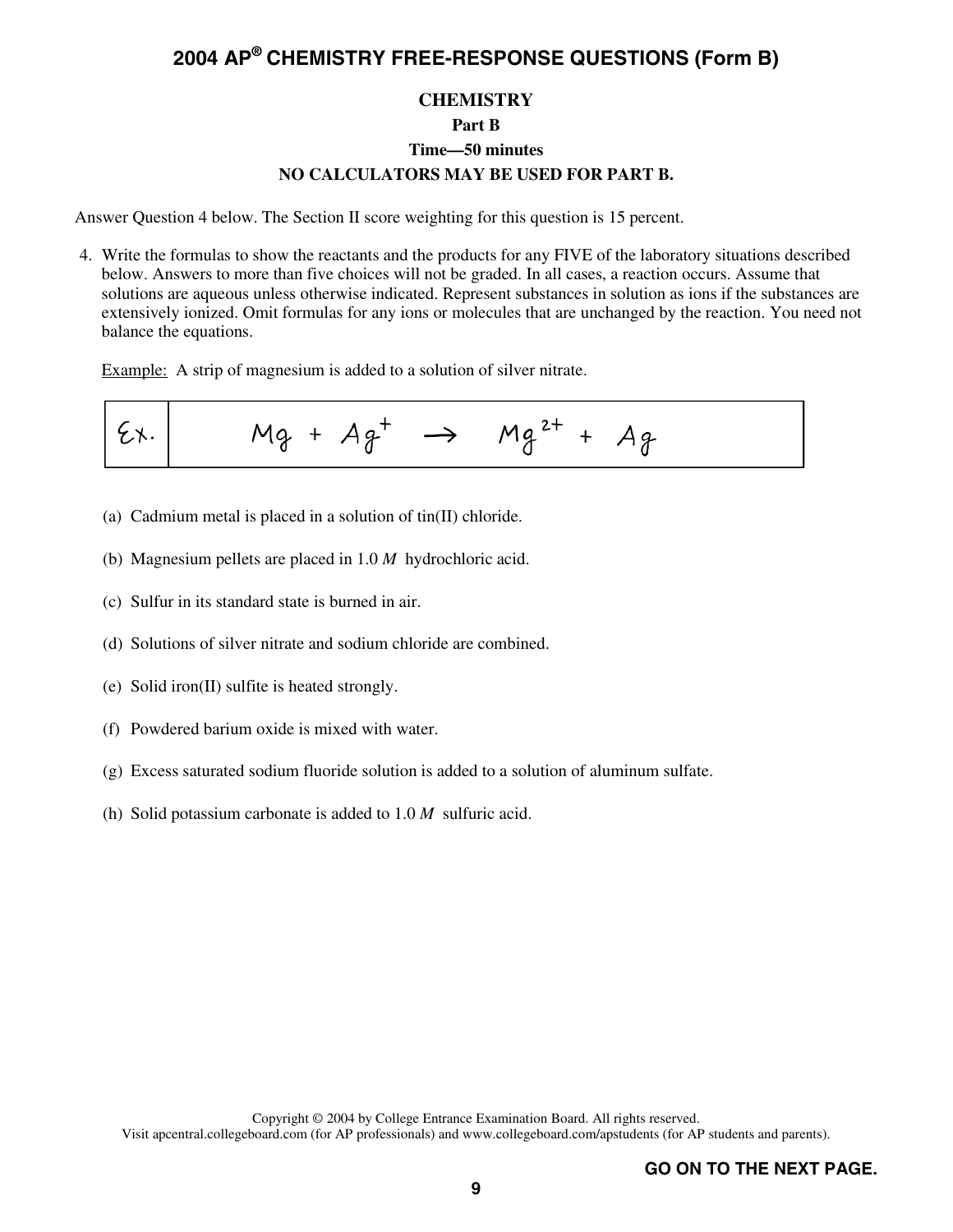Your responses to the rest of the questions in this part of the examination will be graded on the basis of the accuracy and relevance of the information cited. Explanations should be clear and well organized. Examples and equations may be included in your responses where appropriate. Specific answers are preferable to broad, diffuse responses.

Answer BOTH Question 5 below AND Question 6 printed on page 11. Both of these questions will be graded. The Section II score weighting for these questions is 30 percent (15 percent each).

- 5. An experiment is performed to determine the molar mass of an unknown solid monoprotic acid, HA, by titration with a standardized NaOH solution.
	- (a) What measurement(s) must be made to determine the number of moles of NaOH used in the titration?
	- (b) Write a mathematical expression that can be used to determine the number of moles of NaOH used to reach the endpoint of the titration.
	- (c) How can the number of moles of HA consumed in the titration be determined?
	- (d) In addition to the measurement(s) made in part (a), what other measurement(s) must be made to determine the molar mass of the acid, HA ?
	- (e) Write the mathematical expression that is used to determine the molar mass of HA.
	- (f) The following diagram represents the setup for the titration. In the appropriate boxes below, list the chemical(s) needed to perform the titration.



- (g) Explain what effect each of the following would have on the calculated molar mass of HA. Justify your answers.
	- (i) The original solid acid, HA, was not completely dry at the beginning of the experiment.
	- (ii) The procedure called for 25 mL of  $H_2O$  in the Erlenmeyer flask, but a student used 35 mL of  $H_2O$ .

Copyright © 2004 by College Entrance Examination Board. All rights reserved.

Visit apcentral.collegeboard.com (for AP professionals) and www.collegeboard.com/apstudents (for AP students and parents).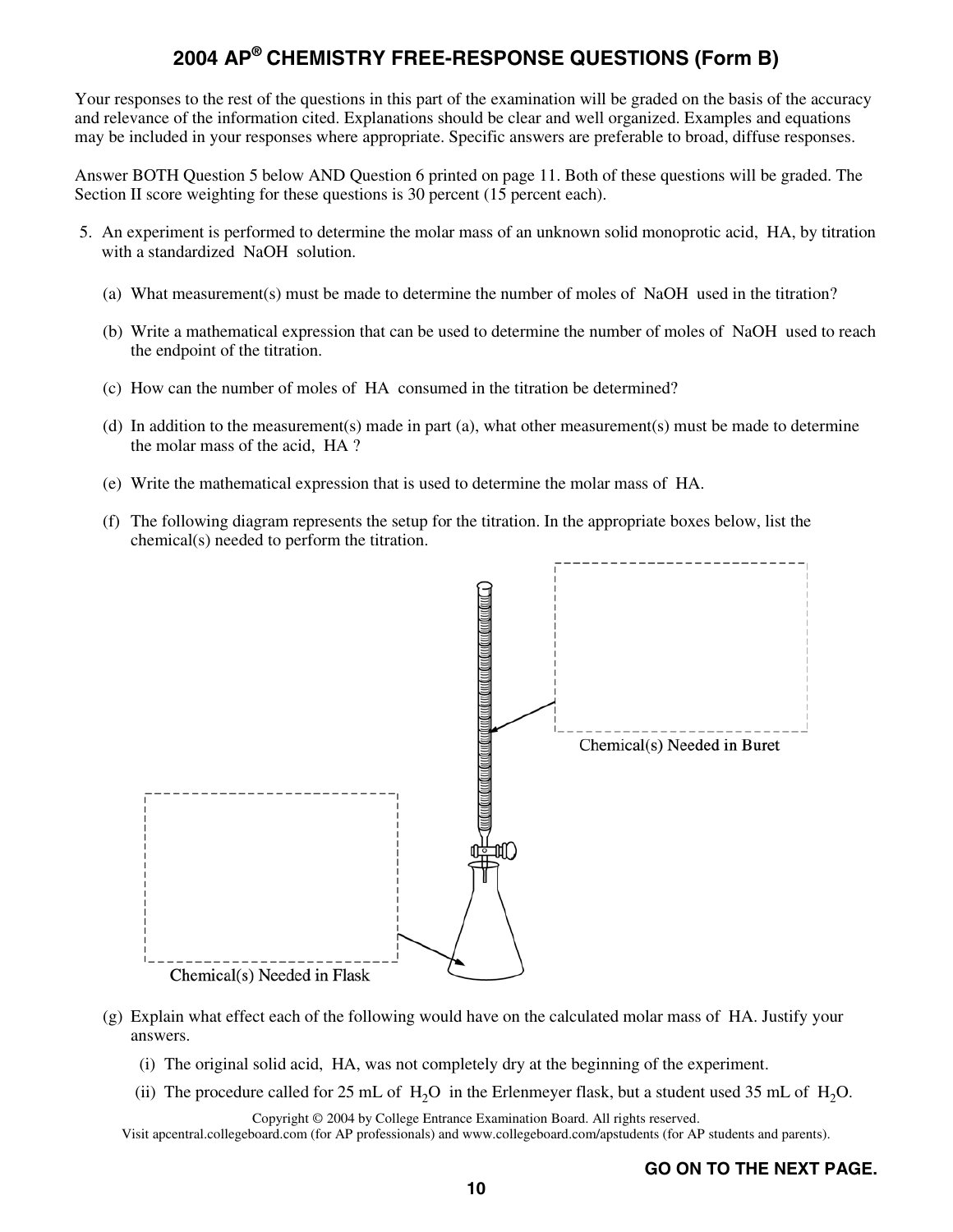

- 6. The following questions refer to the electrochemical cell shown in the diagram above.
	- (a) Write a balanced net ionic equation for the spontaneous reaction that takes place in the cell.
	- (b) Calculate the standard cell potential, *E*°, for the reaction in part (a).
	- (c) In the diagram above,
		- (i) label the anode and the cathode on the dotted lines provided, and
		- (ii) indicate, in the boxes below the half-cells, the concentration of  $AgNO<sub>3</sub>$  and the concentration of  $Zn(NO<sub>3</sub>)<sub>2</sub>$  that are needed to generate  $E<sup>o</sup>$ .
	- (d) How will the cell potential be affected if KI is added to the silver half-cell? Justify your answer.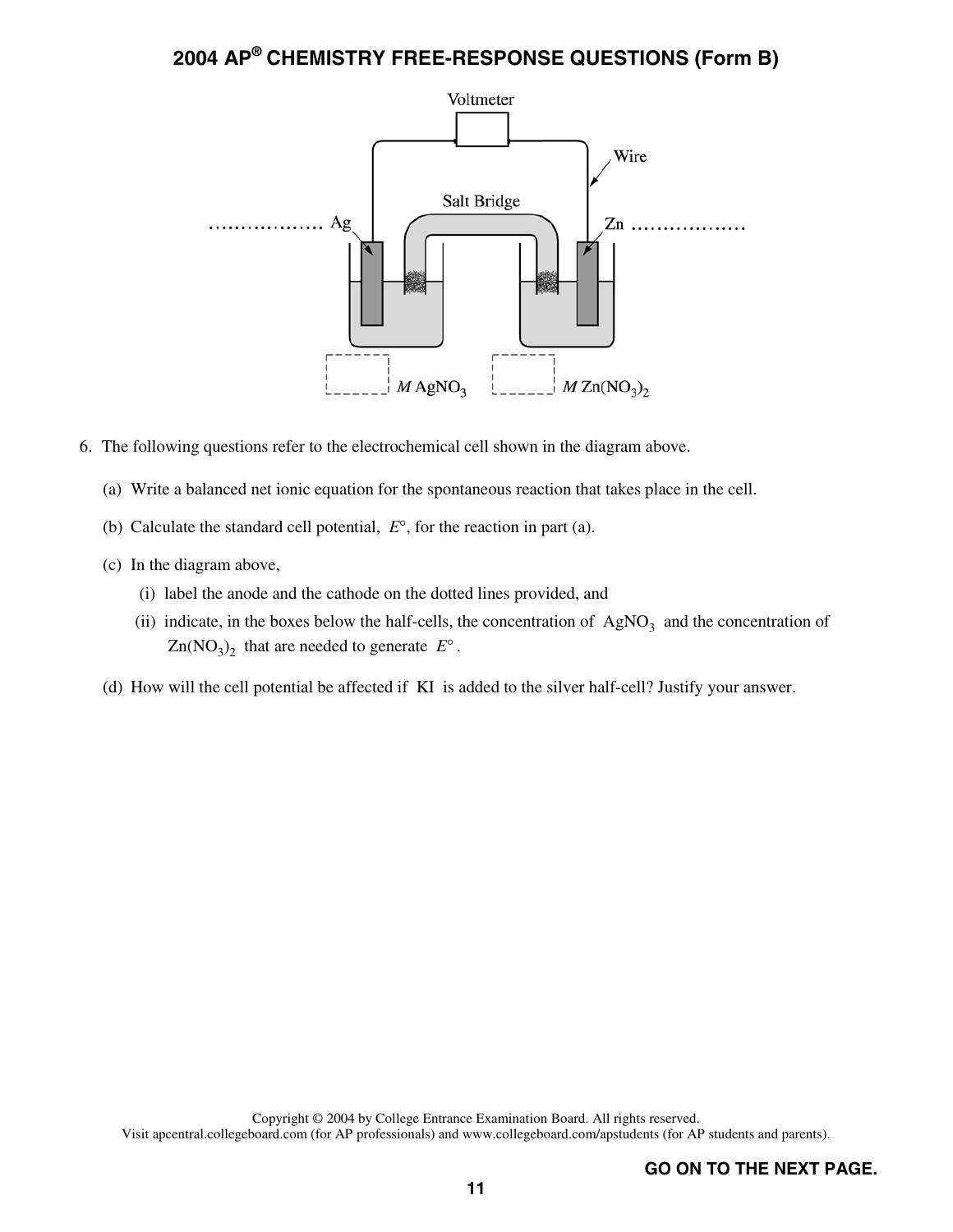Answer EITHER Question 7 below OR Question 8 printed on page 13. Only one of these two questions will be graded. If you start both questions, be sure to cross out the question you do not want graded. The Section II score weighting for the question you choose is 15 percent.

 $N_2(g) + 2 H_2(g) \rightleftarrows N_2H_4(g)$   $\Delta H_{298}^{\circ} = +95.4 \text{ kJ mol}^{-1}$ ;  $\Delta S_{298}^{\circ} = -176 \text{ J K}^{-1} \text{ mol}^{-1}$ 

- 7. Answer the following questions about the reaction represented above using principles of thermodynamics .
	- (a) On the basis of the thermodynamic data given above, compare the sum of the bond strengths of the reactants to the sum of the bond strengths of the product. Justify your answer.
	- (b) Does the entropy change of the reaction favor the reactants or the product? Justify your answer.
	- (c) For the reaction under the conditions specified, which is favored, the reactants or the product? Justify your answer.
	- (d) Explain how to determine the value of the equilibrium constant,  $K_{ea}$ , for the reaction. (Do <u>not</u> do any calculations.)
	- (e) Predict whether the value of  $K_{eq}$  for the reaction is greater than 1, equal to 1, or less than 1. Justify your answer.